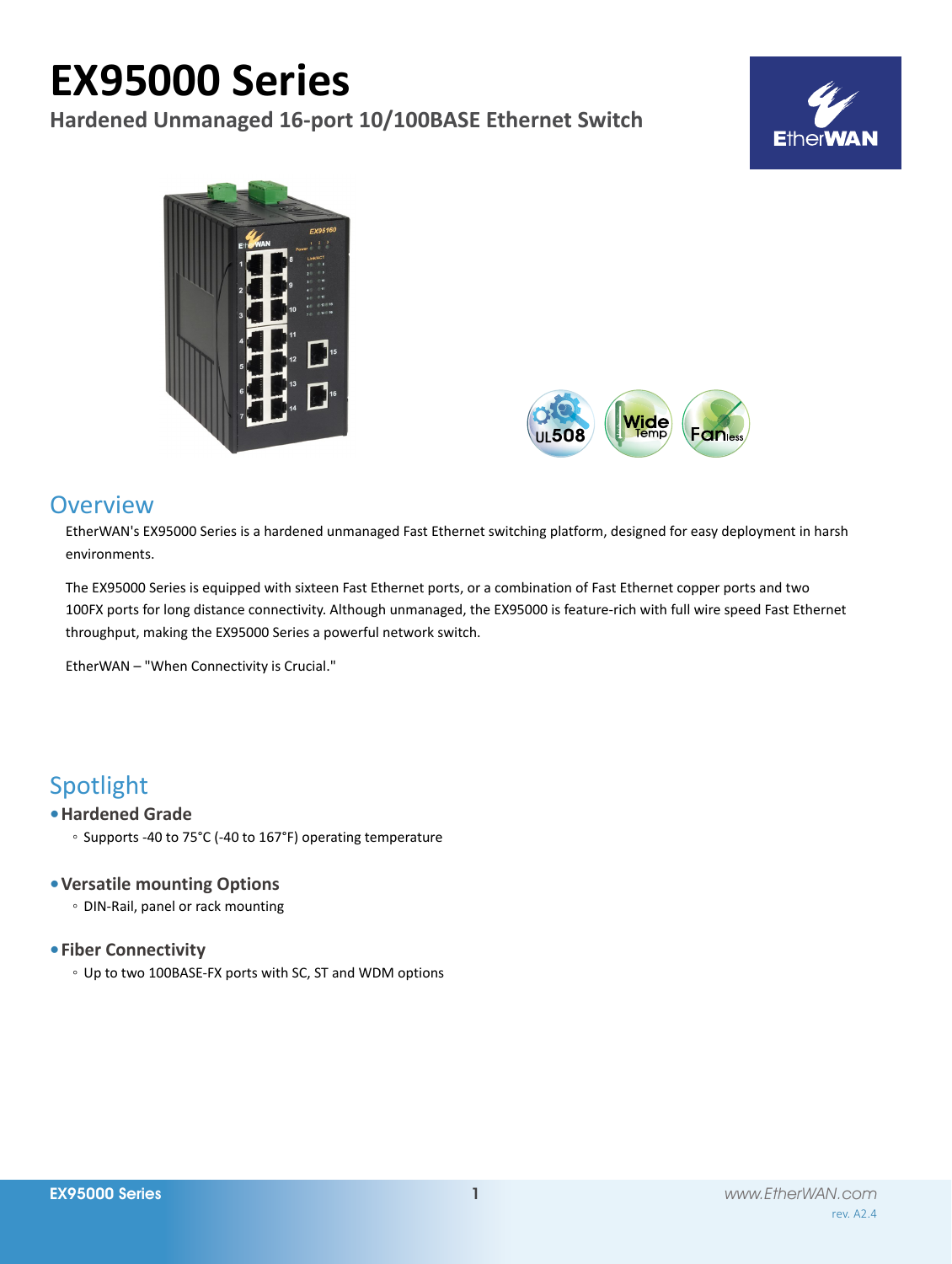# Hardware Specifications

### **Technology**

#### **Standards**

- • IEEE 802.3 10BASE-T
- • IEEE 802.3u 100BASE-TX/100BASE-FX
- • IEEE 802.3x Full duplex and flow control

### **Forward and Filtering Rate**

- 14,880pps for 10Mbps
- 148,810pps for 100Mbps

#### **Packet Buffer Memory**

• 1.625M bits

#### **Processing Type**

- • Store-and-Forward
- • Auto Negotiation
- Half-duplex back-pressure and IEEE 802.3x full-duplex flow control
- • Auto MDI/MDIX
- **Address Table Size**
- 4096 MAC addresses

#### **Latency**

• Less than 10μs

#### **Power**

#### **Input Voltage**

- 12-48VDC (Terminal Block)
- 12VDC (DC Jack)

#### **Power Consumption**

- • 7.4W Max. 0.6A@12VDC
- • 0.3A@24VDC
- • 0.15A@48VDC

### **Mechanical**

#### **Casing**

- • Aluminum Case
- • IP30

#### **Dimensions**

• 75.5 x 110 x 135mm (W x D x H) (2.98" x 4.33" x 5.31")

#### **Weight**

• 0.87Kg (1.92lbs.)

#### **Installation**

• DIN-Rail (Top hat type 35mm), Panel or Rack mounting

#### **Interface**

#### **Ethernet Ports**

- 10/100BASE-TX: 16, 15 or 14 ports
- 100BASE-FX: 0, 1 or 2 ports

#### **LED Indicators**

- • Per Unit: Power 1 (Green), Power 2 (Green), Power 3 (Green)
- Per Port: Link/Activity (Green)

#### **Alarm Contact**

• One relay output with current 1A@24VDC

#### **Environment**

- **Operating Temperature**
	- -40 to 75°C (-40 to 167°F)

#### **Storage Temperature**

- • -40 to 85°C (-40 to 185°F)
- **Ambient Relative Humidity**
- 5% to 95% (non-condensing)

#### **Regulatory Approvals**

#### **ISO**

• Manufactured in an ISO 9001 facility

#### **Safety**

**UL 508**

#### **EMI**

**FCC Part 15B Class A**

- **VCCI Class A**
- **EN 61000-6-4**
- **EN 55022**
- **EN 61000-3-2**

#### **EN 61000-3-3**

#### **EMS**

# **EN 61000-6-2**

- EN 61000-4-2 (ESD Standards)
- • EN 61000-4-3 (Radiated RFI Standards)
- EN 61000-4-4 (Burst Standards)
- EN 61000-4-5 (Surge Standards)
- EN 61000-4-6 (Induced RFI Standards)
- EN 61000-4-8 (Magnetic Field Standards)

#### **Environmental Test Compliance**

**IEC 60068-2-6 Fc (Vibration)**

**IEC 60068-2-27 Ea (Shock)**

**FED STD 101C Method 5007.1 (Free fall w/package)**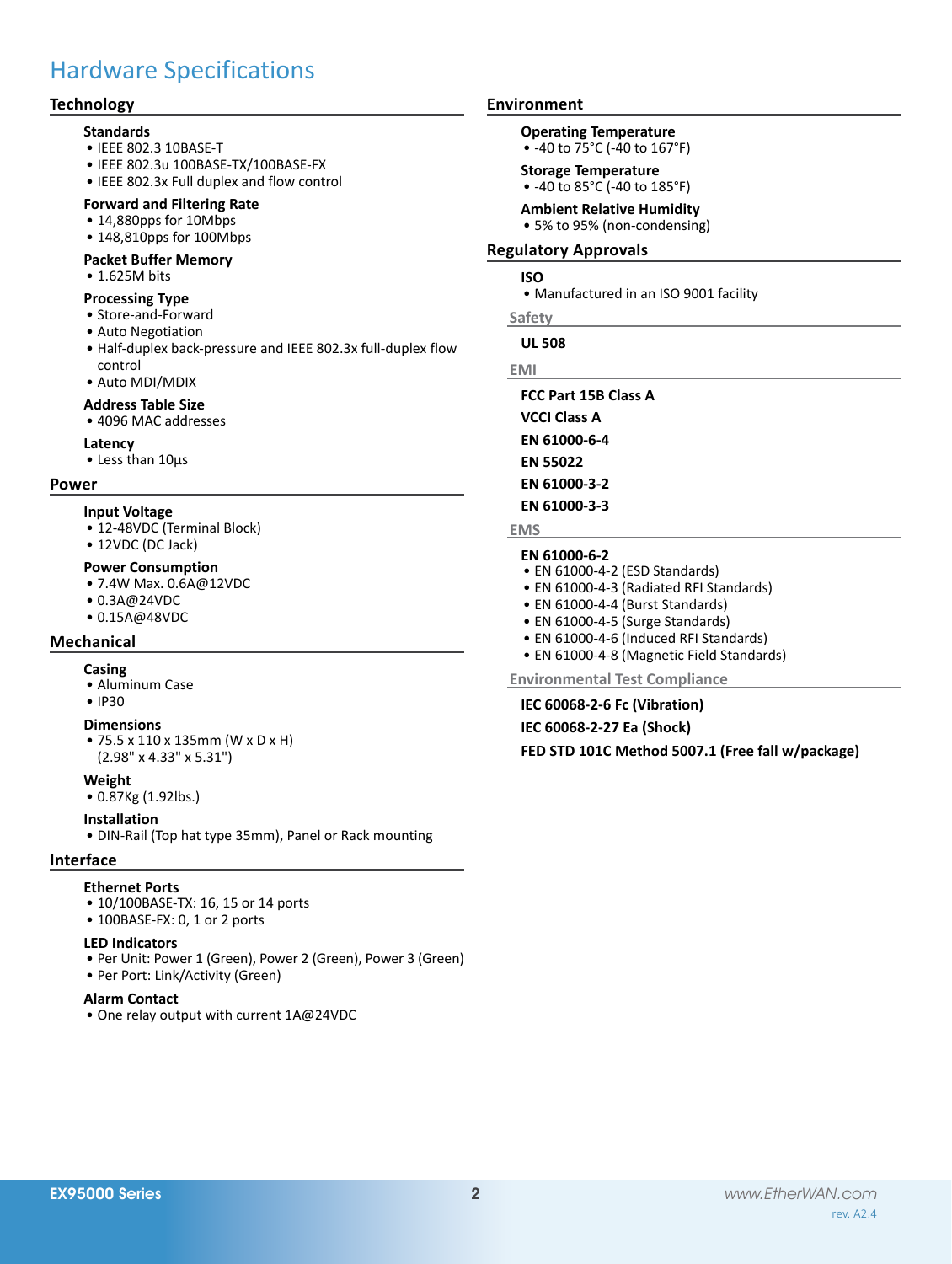# Dimensions